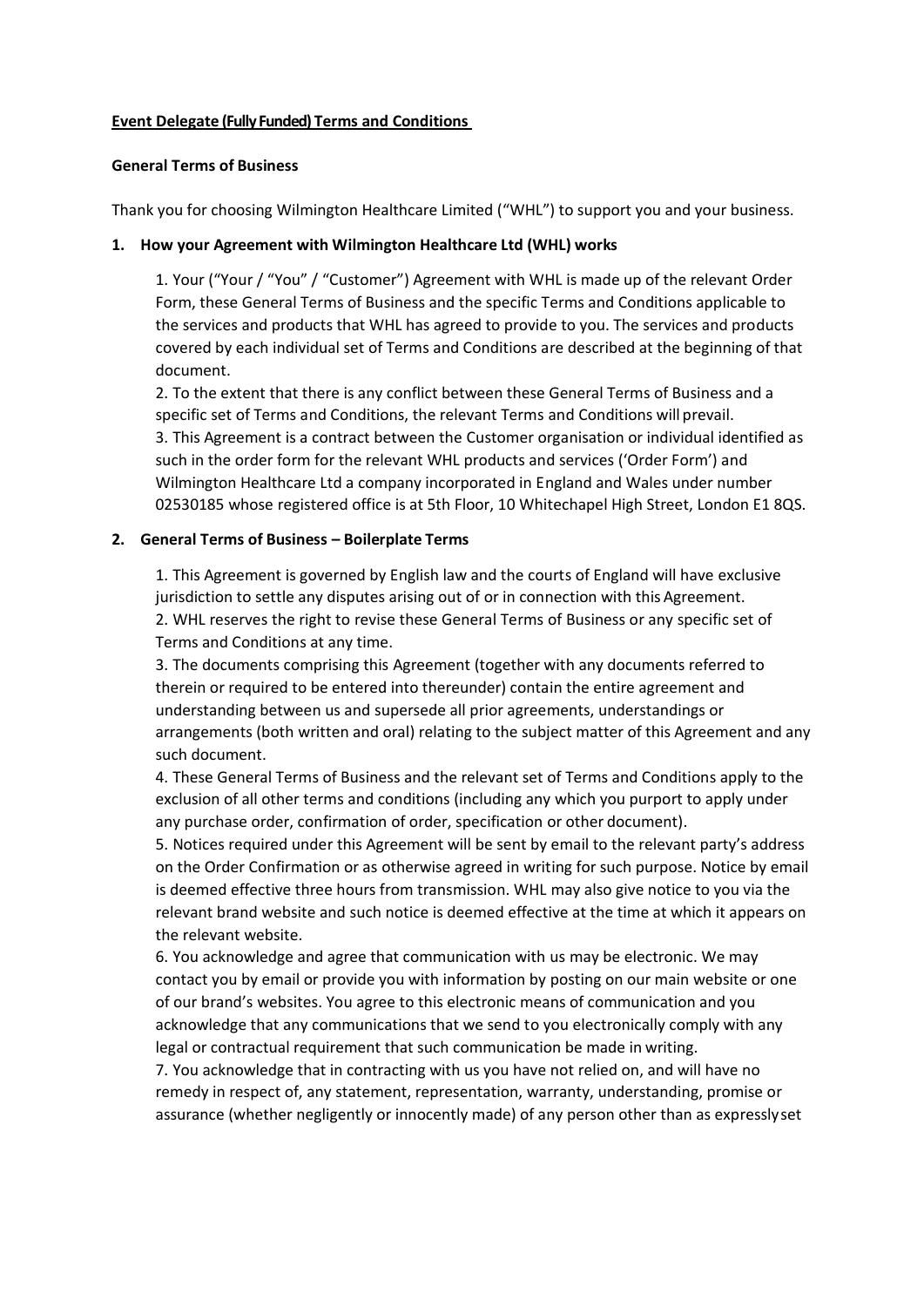out in these Terms of Business.

8. Nothing in this Agreement will require WHL to do or omit to do anything which would contravene any applicable laws or regulations.

9. You may not assign, sub-license, subcontract or otherwise transfer to any third party (including any company within your corporate group, if applicable) any of your rights or obligations under this Agreement. We may assign, sub-license, subcontract or otherwise transfer to any third party (including any company within our corporate group) any of our rights or obligations under this Agreement at any time and without notice.

10. In the event that any provision of this Agreement is held to be invalid or unenforceable, the remainder of this Agreement will remain valid and enforceable.

11. Termination or expiration of the contract between us will not affect the continuance in force of any provision of this Agreement which is expressly or by implication intended to survive termination.

12. You will indemnify and hold harmless WHL and its employees, agents, officers, directors and other representatives from and against all costs, losses, liabilities and expenses which any of the foregoing may suffer or incur arising out of or in connection with your breach of this Agreement.

13. Nothing in this Agreement will operate to exclude or limit WHL's liability for death or personal injury caused by the negligence of WHL or its employees or subcontractors, for any fraudulent misrepresentation by any of the foregoing or for any other liability which cannot be excluded or restricted by law. Subject to the foregoing, WHL will not be liable to you under or in connection with this Agreement for any loss of profits, loss of or damage to data, loss of anticipated savings or interest, loss of revenue or loss of or damage to goodwill or for any indirect, special, economic or consequential damages, claims, losses or expenses of any kind. 14. WHL will have no liability to you for any failure or delay in performing any obligation under this Agreement as a result of any event beyond its or its subcontractors' reasonable control. 15. Where this Agreement uses the words 'include' and 'including', these are illustrative and not limiting.

16. WHL has the right to announce our business relationship with you publicly, including by announcements on social media.

17. We will use any personal information provided by you in relation to your authorised users in accordance with WHL's Privacy Policy

### **3. Anti-Bribery and Sanctions**

1. You warrant that you will:

1. comply with all applicable laws, statutes and regulations relating to anti-bribery and anti-corruption including but not limited to the Bribery Act 2010;

2. comply with such of our codes of conduct and anti-bribery and anti-corruption policies as are notified to you from time to time; and

3. promptly notify us of any request or demand for any undue financial or other advantage of any kind received by or on behalf of you in connection with these Subscription Terms and Conditions.

2. WHL is part of an enlarged corporate group which pledges to trade legally and respect all laws including the Trade Sanctions imposed by EU and US Governments. We operate a Group Sanctions Policy which means that we cannot accept subscriptions from individuals or organisations based or residing in, or connected with, a country or organisation which is subject to EU or US Government sanctions. WHL reserves the right to refuse to accept an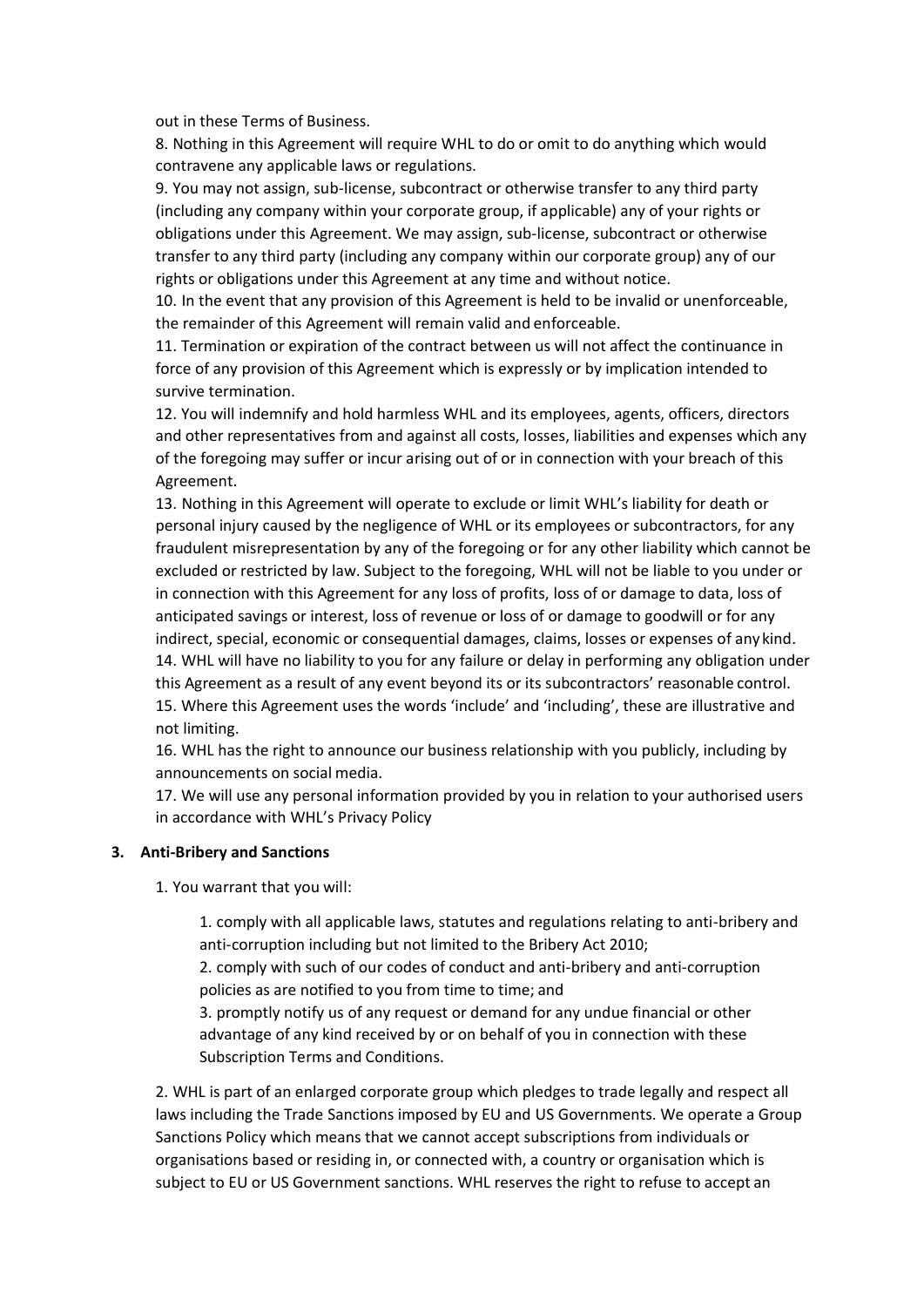order from any such person or organisation.

3. Notwithstanding anything else in this Agreement, breach by you of the foregoing Anti-Bribery and Sanctions provisions will be deemed a material breach of this Agreement.

## **Event Delegate (Fully Funded) Terms of Business**

When you apply to register for an event which is organised and managed by WHL, your agreement will be subject to the terms and conditions below ('Event Delegate (Fully Funded) Terms and Conditions').

## **1. Scope of these Event Delegate (Fully Funded) Terms and Conditions**

1. These Event Delegate (fully funded) Terms and Conditions set out your applicate to register for the Event (as defined on the relevant booking form, which for the purposes of this Agreement will be deemed to be the Order Form).

2. The Event is organised and managed by WHL

3. Your application to register for the Event is subject to your job role matching a set criteria and availability of capacity at the event.

4. You may apply to register yourself for the Event and you may apply to register other individuals for the Event. Where you apply to register other individuals for the Event and that registration is accepted, you will ensure that each such individual is aware of, agrees to be bound by and complies with these Event Delegate (fully funded) Terms and Conditions. You will be liable for the failure by any such other individual to comply with these Event Delegate (Fully Funded) Terms and Conditions as if it had been yourfailure.

### **2. Eligibility to attend**

- 1. Fully funded passes are available to NHS clinicians and leaders only, by completing the form, you register your interest only and a member of the event team will confirm your application has been accepted within 5 working days.
- 2. Each event has a maximum capacity of attendees, if the event has reached capacity, you will be added to our waiting list. Should space become available you will be informed by the event team no less than 72 hours before the live event.
- 3. If your job title or organisation does not meet the required specification to join the event, you will be informed that your application has been declined within 5 working days

### **3. Prices and Payment**

1. There is no price payable for attendance at the event as places are offered on a fully funded basis.

### **4. Delegate Passes**

1. At the event we will issue you with a delegate pass for use at the Event. Your delegate passes is valid for you as the named attendee only and your place may not be transferred or substituted.

### **5. Changes to the Event and Cancellations**

1. It may be necessary for reasons beyond our control to alter the advertised content, timing or location of the Event or the advertised speakers. We reserve the right to do this at any time without penalty or liability to you.

Where we alter the time or location of the Event, we will notify you as soon as reasonably practicable after the alteration has been confirmed. In that event, you will be deemed to have accepted the altered timing, location or content.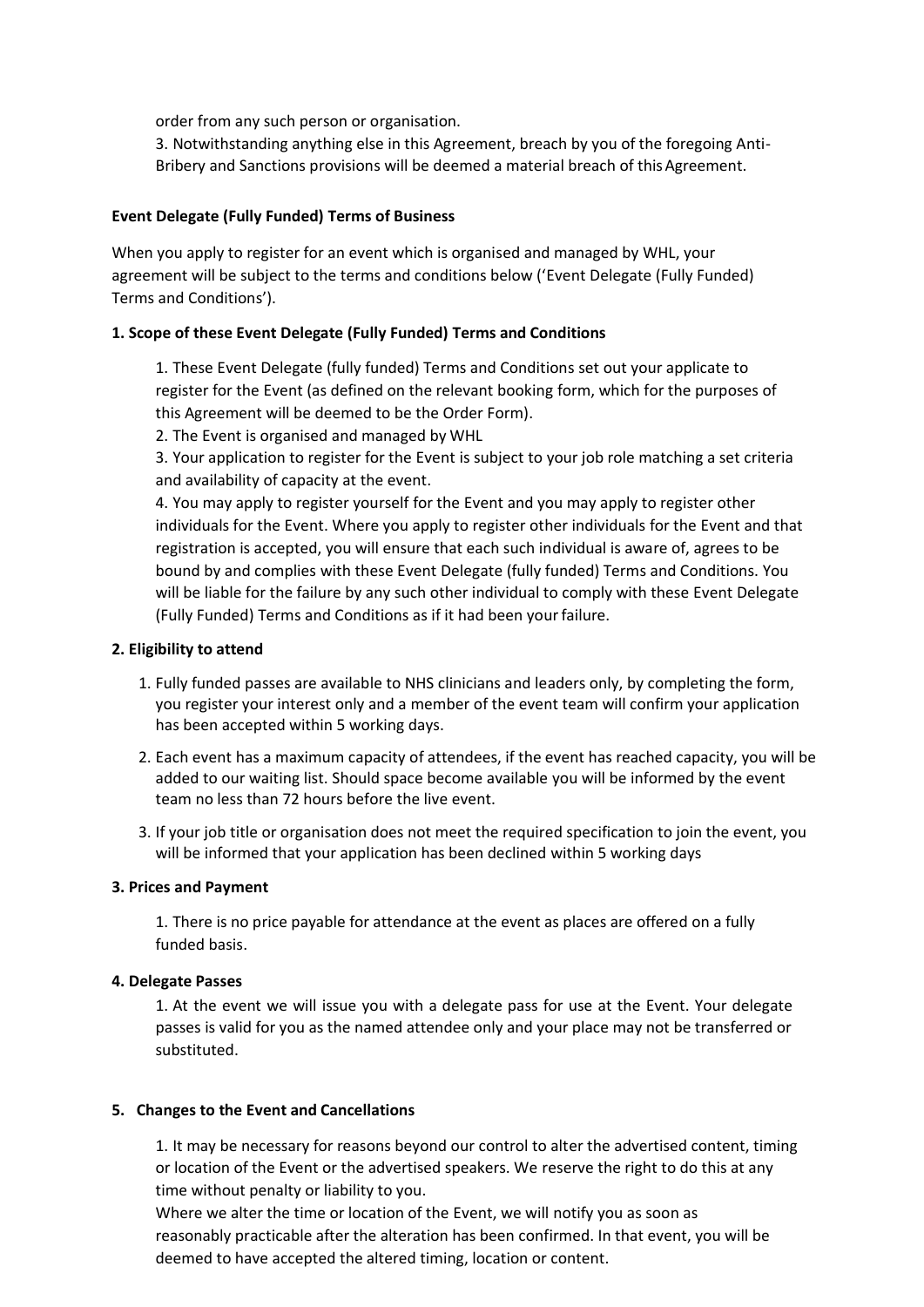2. If a delegate is unable to attend the event, please inform us as soon as possible by email, [eventssupport@hsj.co.uk](mailto:eventssupport@hsj.co.uk) so that we are able to offer your place to one of our waiting list delegates.

## **6. Event Content: Ownership and Use**

1. All rights in all presentations, documentation and materials published or otherwise made available as part of or compiled or created as a result of the Event (including documentation packs or audio or audio-visual recording of the Event) ("Content") are owned by us or are included with the permission of the owner of the rights. You may not photograph, film, record, republish or broadcast any of the Content.

2. During the course of the Event, you may be recorded in a variety of media including still photography and audio. You consent to being recorded in any media and agree that WHL may use any such recording for any purpose connected to the Event without your prior approval and with no obligation to compensate you for that use. WHL may write reports on the Event including as the basis for articles to be included in any of WHL's publications in digital or written format. WHL may produce articles regarding the Event which name and quote particular delegates and you consent to being named and quoted in any such article. 3. Subject to the remainder of this Clause 6, you may only use Content for your own internal business purposes, in accordance with fair practice and only to the extent reasonably required. You may not otherwise distribute, reproduce, modify, store, transfer or in any other way use any of the Content.

4. Nothing in these Event Delegate Terms and Conditions permits you to, and you agree that you will not:

i. upload any Content into any shared system;

ii. include any Content in a database;

iii. include any Content in a website or on any intranet;

iv. transmit, re-circulate or otherwise make available any Content to anyone else;

v. make any commercial use of the Content whatsoever; or

vi. use Content in any way that might infringe third party rights or that may bring WHL or any of our affiliates into disrepute.

### **7. Content Disclaimers**

1. You acknowledge that the Content does not necessarily reflect our views or opinions.

2. You should not rely on suggestions or advice contained in the Content in place of professional or other advice.

3. Whilst we take reasonable care to ensure that Content which is created by us is accurate and complete, some Content is supplied by third parties and we are unable to check its accuracy or completeness. You should verify the accuracy of any information (whether created by us or third parties) before relying on it.

4. The Content is provided on an 'as is' basis without any warranties of any kind, express or implied.

5. To the extent that any Content is made available by us online, we reserve the right to suspend or remove access to such Content at any time.

6. WHL excludes to the fullest extent permitted by law all liabilities costs, claims, damages, losses and expenses arising from any inaccuracy or omission in the Content or arising from any infringing, defamatory or otherwise unlawful material in the Content.